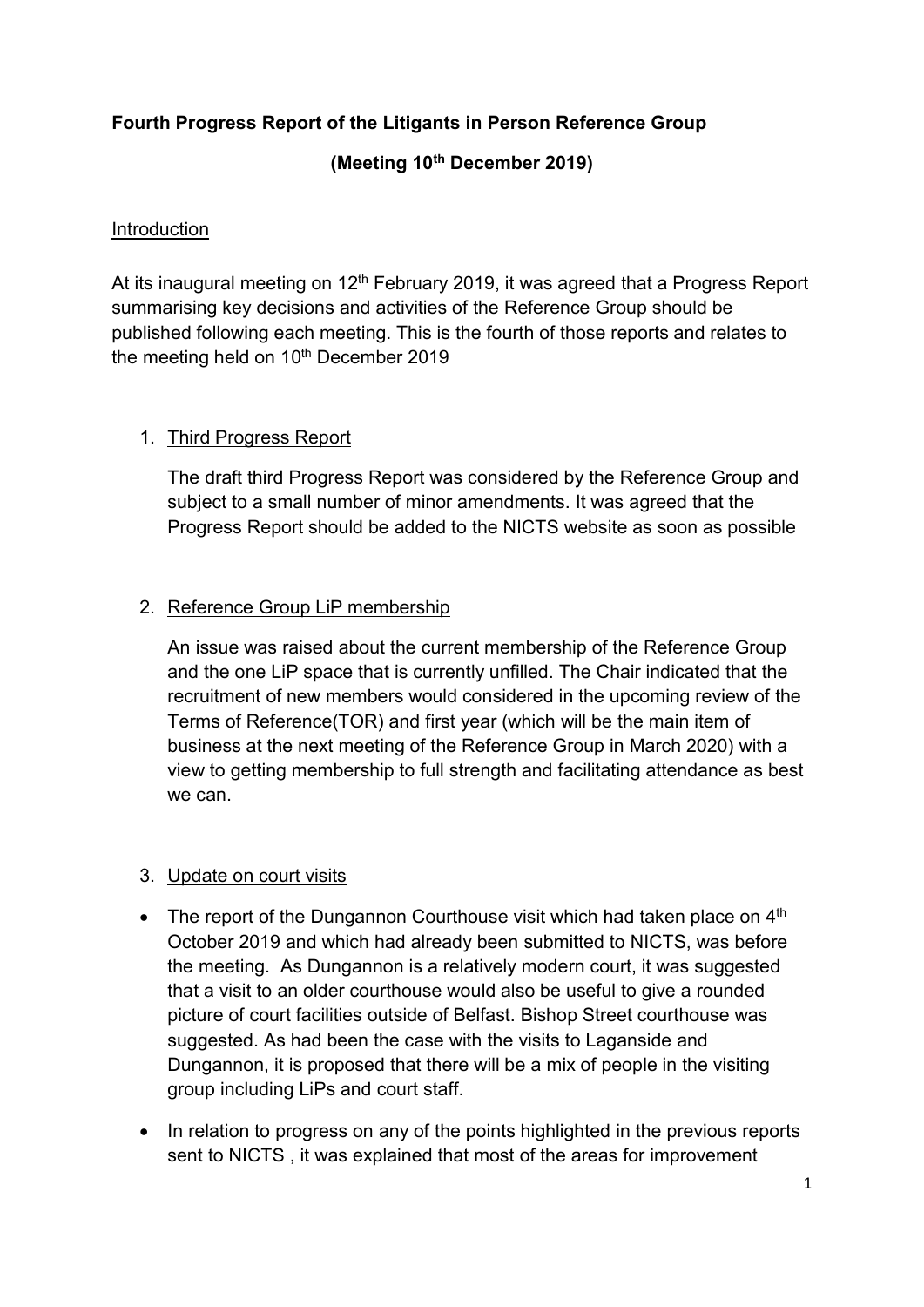identified in the "walk throughs", will be looked at in the NICTS "Emerging Estate Strategy", but this may take some time. However in relation to the potential "quick wins" that had been highlighted in the Reference Group's earlier reports, NICTS and DoJ hope to be in a position to provide a written update early in the new year, which was welcomed by those present.

• It was also confirmed by NICTS that service users will be included as part of any future consultation on proposed changes or improvements.

### 4. Mediation Services

The Reference Group had received a request from the Shadow Family Justice Board for its views on the extent to which LiPs are aware of Mediation Services and how that level of awareness might be improved.

In response the following points were highlighted

- there are a wide range of organisations providing mediation services which is confusing for LiPs;
- .as a starting point a list of mediation organisations, where they are and what they can provide, should be compiled and made easily accessible to parties involved in family law proceedings; and
- the parties to proceedings should be reminded of the availability of mediation services at an early stage in proceedings e.g. first Directions Hearing or in early correspondence, accompanied by practical information on how to access those services.

It was agreed that these suggestions would be fed back to the Shadow Family Justice Board, and that the Reference Group would be advised of any further action points on the issue.

### 5. Training Event 10<sup>th</sup> and 11<sup>th</sup> February 2020

At the Reference Group meeting held on 21<sup>st</sup> May 2019 there had been an agreement, that the Reference Group would host a two day training event on Coping with Distressed Clients, targeted mainly at lawyers and other legal advisers.

There was further discussion about the programme and it was agreed that the event should include a roundtable with the guest speakers exclusively for LiPs. This would provide a focused opportunity to exchange views and ideas on